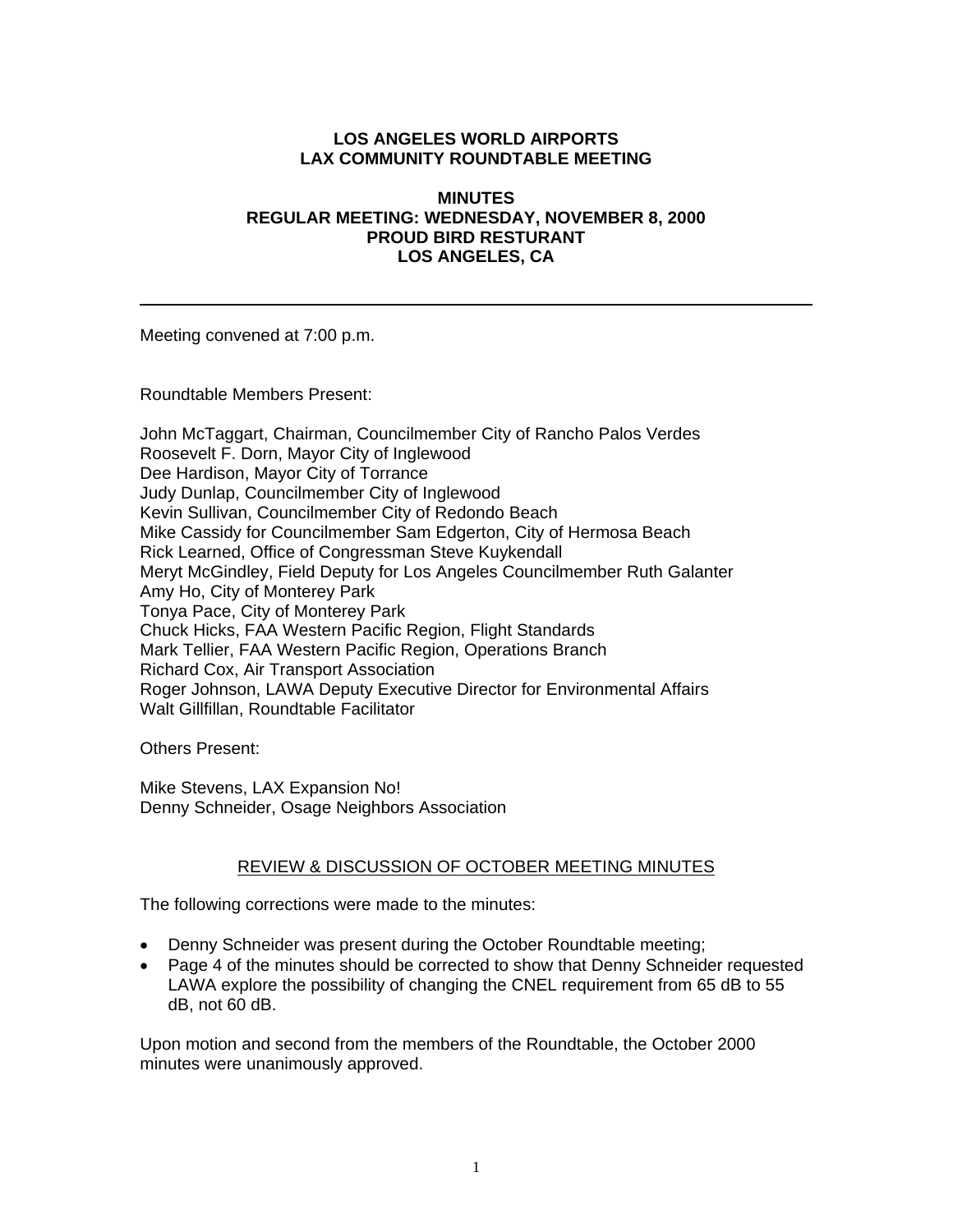## REPORT FROM THE FORMATION COMMITTEE

The Formation Committee is still in the process of considering the issues identified by Mr. Gillfillan, and hopefully will be able to put together a work program by the next meeting that will get the Roundtable started toward producing some usable output. In addition, no final decision has been reached on Roundtable membership except, for the time being, to keep it open to those interested parties that represent community groups, representatives of the federal government, the airlines, the county, the cities involved and our federal representatives.

## PRESENTATION BY LAWA NOISE MANAGEMENT SECTION

Kathryn Pantoja, Environmental Supervisor of the LAWA Environmental Management Division-Noise Management Section made a presentation to the Roundtable, using PowerPoint graphics, of the flight track information requested by Inglewood Mayor Dorn and by Hermosa Beach Councilman Edgerton

Mr. Dorn requested flight track & altitude information concerning deviations from Over Ocean Operations during a 30-day period. This information included arrivals & departures that flew over Inglewood during the hours of 12:00 midnight to 6:30 a.m.

During the month of September there were 10 days that LAX had to deviate from Over Ocean Operations due to weather, runway construction or maintenance, or other safety factors. The Noise Management Section established two radar gates, one along the Harbor freeway and one at Hollywood Park, which showed the flight track and altitude as the aircraft penetrated the gate. The slide showing the gate penetration showed two clusters of flights on approach to the north and south complexes of LAX. The data showed that the aircraft were at an average altitude of approximately 1800 feet at the Harbor Fwy. and 900 feet at Hollywood Park. There was one easterly departure from the south complex on September  $14<sup>th</sup>$  that overflew Lennox and Inglewood and then headed south. The east departure penetrated the Hollywood Park gate at an altitude of just over 1400 feet. The compliance rate for Over Ocean Operations during the month of September was 92 percent.

Mr. Edgerton requested flight track and altitude information regarding missed loop departures overflying Hermosa Beach during the first 11 days of October.

Jet aircraft are assigned to fly the loop departure. The aircraft flying the loop attempt to fly over the LAX VOR, located at the southwest corner of the airport, at or above 10,000 feet. The VOR transmits a "combed" signal that gets wider the higher the altitude. The data showed a total of 38 aircraft overflew Hermosa Beach during the period. These aircraft were at an average altitude of just over 13,000 feet as they crossed the shoreline, with the lowest at approximately 9000 feet. Noise Management also showed there was a total of 47 overflights in September and 70 in August.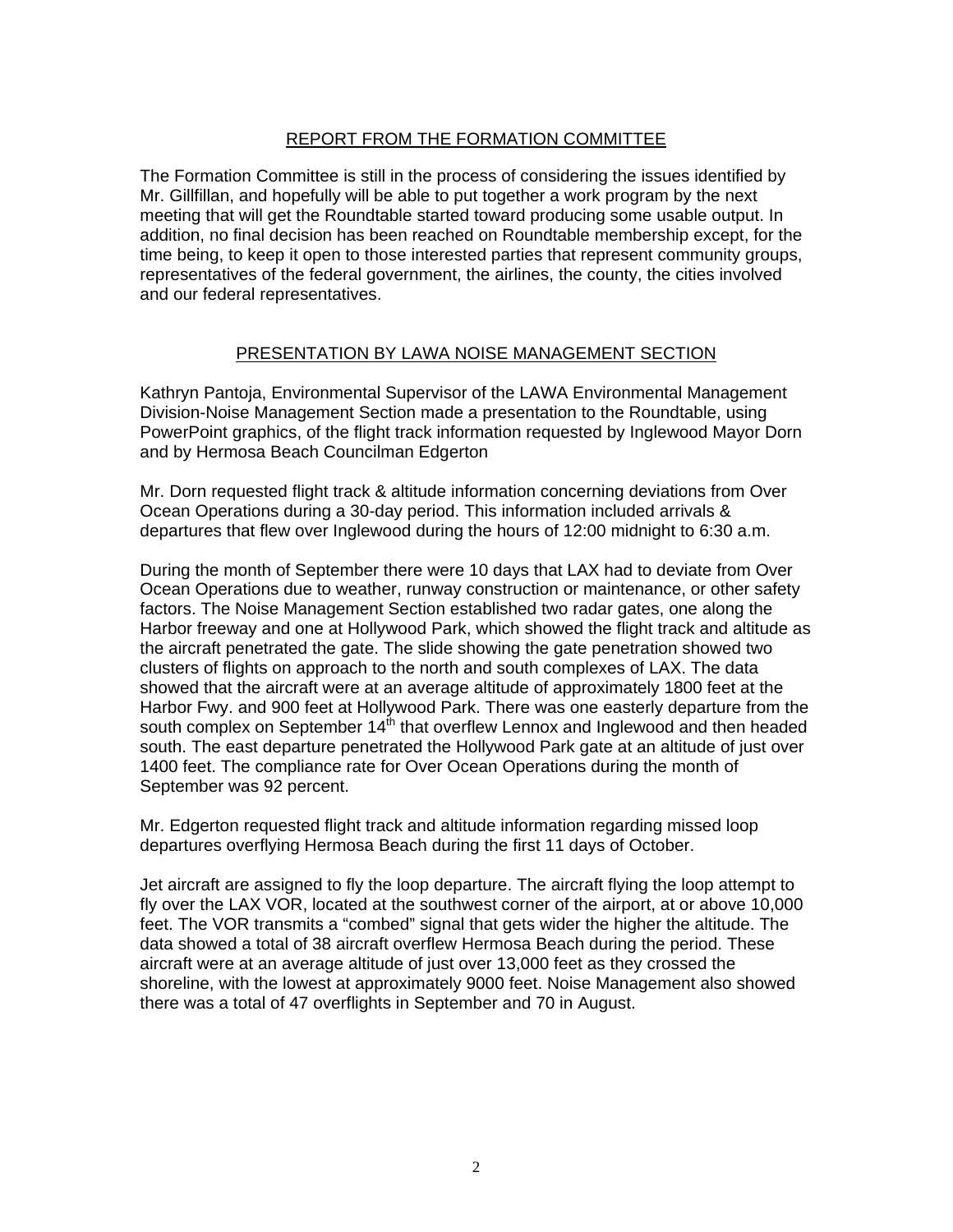### LAWA ANNOUNCEMENT

Mr. Roger Johnson announced that effective November  $14<sup>th</sup>$ , the response to noise complaints would be handled by the Noise Management Section of the LAWA Environmental Management Division. The phone calls will still be answered by the ANCRO section of LAX Airfield Operations, since this office is a 24/7 operation. The complaints will be given a unique tracking number that will be provided to the caller, which can be used to identify a particular complaint. The Noise Management Section will investigate the complaints and prepare and send out the written response with radar tracking data.

## FAA PRESENTATION

Mr. Chuck Hicks, Jr. of the FAA Western Pacific Region Flight Standards Division made a presentation to the Roundtable in response to a request from Inglewood regarding altering the LAX approach glideslope by making it steeper in order to increase the altitude of approaching aircraft over the city to lessen the noise impacts of Inglewood.

Mr. Hicks stated that the 3 degree  $(3^{\circ})$  glideslope is a "stabilized approach" which is a safety factor designed to reduce the workload in an aircraft's cockpit during the approach to an airport, which is one of the most critical phases of a flight. This  $3^\circ$  glide slope has been standardized throughout the nation with the exception of some airports that have an obstructed approach. An approaching airplane on a  $3^{\circ}$  glide slope with a speed of 120 knots descends at a rate of about 1,270 feet per minute, and one approaching at a speed of 150 knots descends at a rate of about 1,600 feet per minute. When the glideslope is increased to  $4^\circ$ , which is not a significant increase in angle, the rate of descent increases considerably to 1,700 feet per minute at 120 knots and to 2,100 feet per minute at 150 knots. This steeper rate of descent would require a pilot to increase the amount of power needed to arrest the descent, which will increase the amount of noise made by the aircraft considerably. A steeper rate of descent at a higher power setting will cause the aircraft to land farther down the runway, which also decreased the amount of safety in the system. The FAA will not authorize an increase in the  $3^\circ$ glideslope at LAX due to safety.

One Roundtable member inquired about the signal from the LAX VOR being cone shaped, and wanted to know the width of the signal 10,000 and 15,000 feet. The signal, also known as the cone of silence or cone of confusion, widens as a function of altitude like an upside down ice cream cone. This is due to the fact that there are 316 numbered radials used by aircraft as navigation aids (nav aids). The signals from these nav aids cannot go straight up, but must spread out so an aircraft can distinguish one nav aid from another. The FAA representative did not have the width of the VOR signal at those altitudes but will have it by the December meeting.

## PUBLIC COMMENT

There were comments received from three members of the public in attendance at the Roundtable meeting.